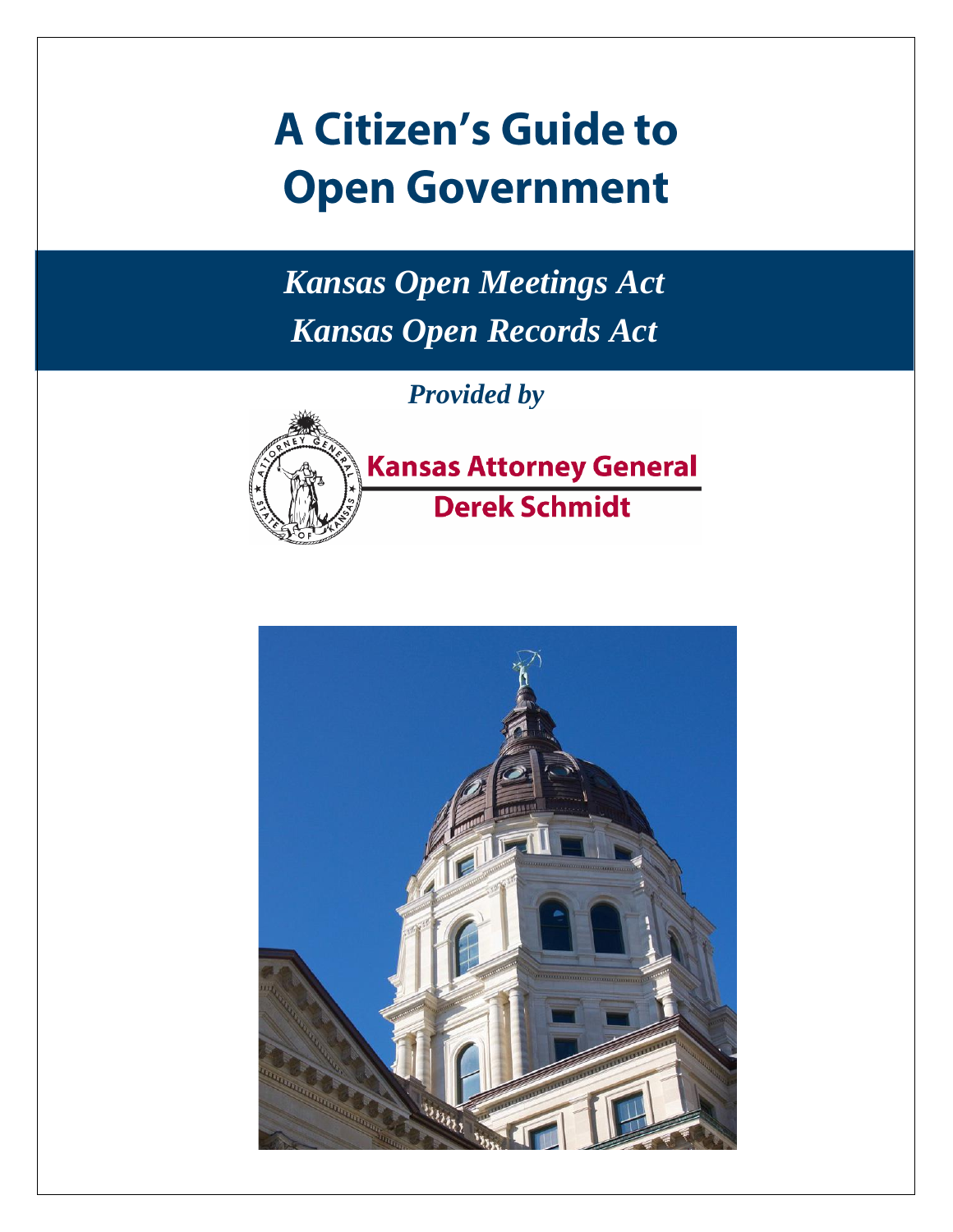# **Kansas Attorney General Derek Schmidt**

Dear Fellow Kansans:

Our state has a long and rich history of ensuring that all of our citizens can participate in our democracy.

That's why our two principal open-government laws – the Kansas Open Records Act and the Kansas Open Meetings Act – are so important. They establish the legal requirement that the decision making of our public bodies remains open and subject to scrutiny and participation by our citizens.

As your attorney general, I share responsibility to enforce these laws and to help Kansans understand what they do, and do not, require.



This brochure is intended to help you and other Kansans understand the basic requirements of the Open Records Act and the Open Meetings Act. It answers common questions about the two and helps you understand what rights you, as a Kansan, have to obtain the records of your government and to view its activities.

In partnership with others who have a keen interest in open government – including the Kansas Sunshine Coalition – our office provides training for local and state officials about their duties and obligations under these laws. We work to resolve open government disputes and bring enforcement actions when necessary.

But I believe strongly that the best outcome is when everyone knows and respects our open government laws and we prevent violations from occurring in the first place. That's the point of this and similar publications.

For more information, you can check our website at *www.ag.ks.gov* or call my office at (785) 296-2215.

Thank you for your interest in open government!

Best wishes,

Derek Schmidt Kansas Attorney General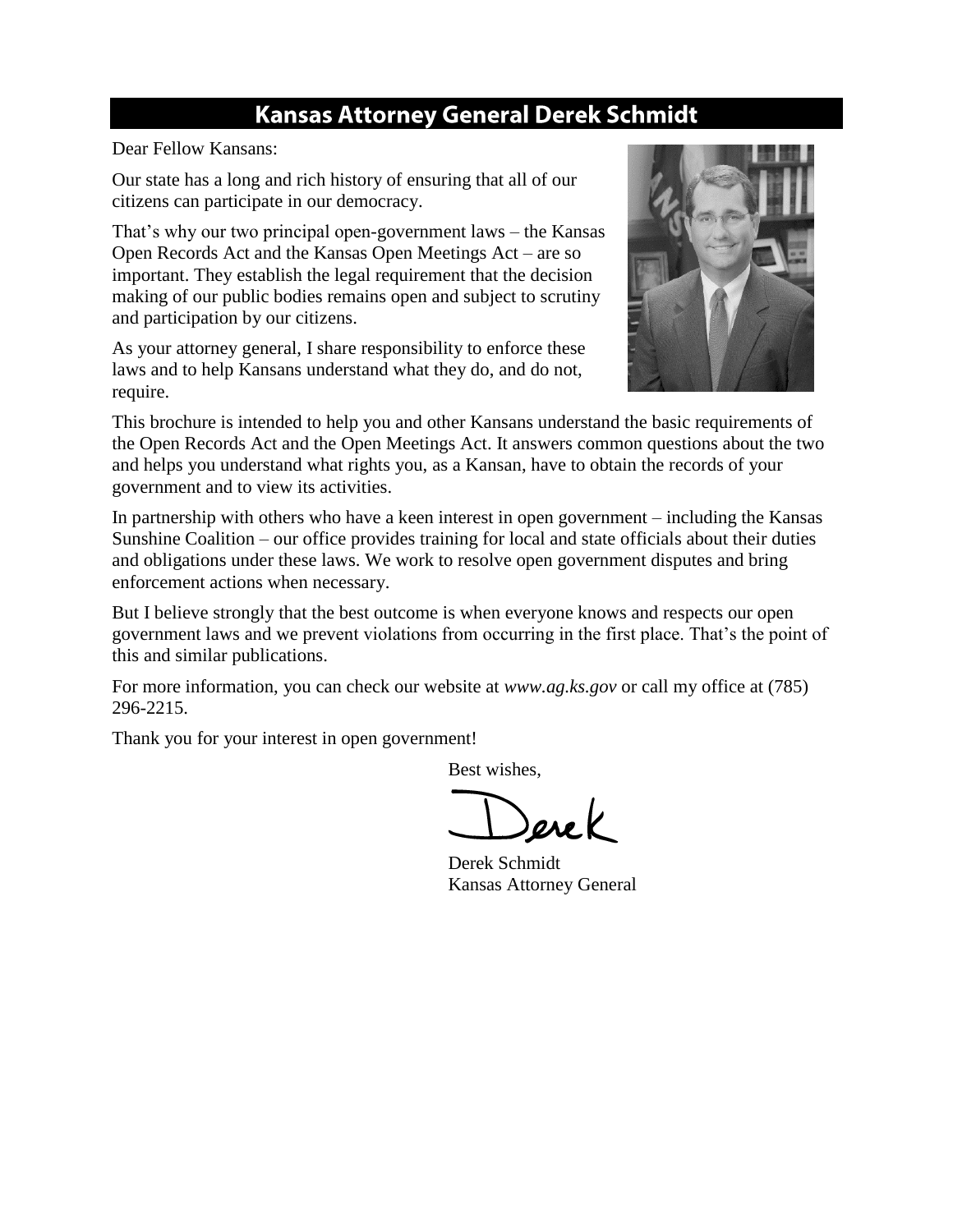# **Understanding the Kansas Open Meetings Act (KOMA)**

# The Purpose and Scope of the KOMA

# **What is the KOMA about?**

The KOMA is a law that guarantees anyone the right to observe governmental policy makers, such as your local school board, city council, county commissioners or most functions of the state legislature, that make the decisions affecting your life.

# **What types of groups are subject to the KOMA?**

The KOMA applies to all of the political and taxing subdivisions in Kansas. There are approximately 4,000 public bodies and agencies that fall into this category. The KOMA may also apply to other organizations if they were created or controlled by a public body or agency or act on behalf of a public body or agency. This includes committees or sub-groups created by a public body or agency.

# **How do you know if a group is going to be subject to the KOMA?**

That is determined by looking at all of the facts surrounding the creation and operation of the group. We also look at what services are provided by a group. If a group is providing a governmental service, it is more likely it will be subject to the KOMA.

The KOMA does not apply to the meetings of private groups such church groups, private clubs, private corporations or businesses or any other private associations.

# **Does the KOMA apply to every meeting related to the government?**

No, the KOMA only applies to a public body or agency. It does not include the staff meetings for a public agency. It does not apply to elected officials who are not part of a public body, such as the governor.

# **Does the KOMA apply to Kansas courts or judges?**

No, courts and judges are excluded from the KOMA.

# **Meeting Matters Not Covered by the KOMA**

# **Does the KOMA include a requirement for an agenda?**

No, although the creation of an agenda before the meeting will help provide focus for both the public body or agency and the public, there is no requirement in the KOMA to create an agenda. This also means that the content of the meeting may be changed at any time by amending the agenda.

# **Does the KOMA require detailed minutes of all of the items discussed at a meeting?**

No, the KOMA does not speak to minutes or agendas, except to require that motions to go into executive session be completely recorded in the minutes. Meeting minutes are the responsibility of the public body or agency and the public body or agency determines what is recorded in the minutes.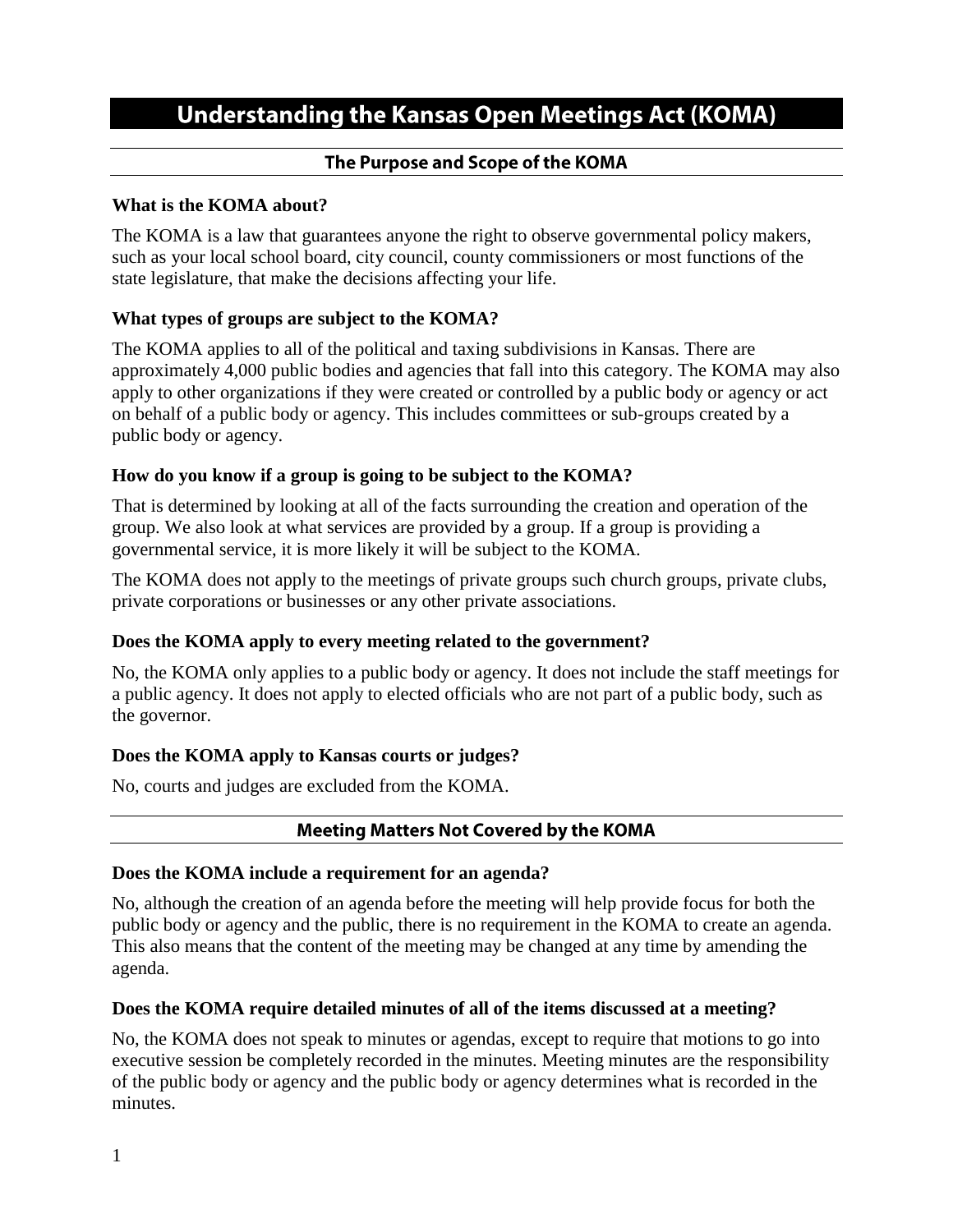#### **Is the KOMA the same thing as Roberts Rules of Order?**

No, the KOMA does not address the conduct of meetings or other procedural matters, such as the order of business, content of reports or length of time that may be spent on a topic of discussion.

#### **KOMA Requirements for Public Bodies and Agencies**

#### **What does the KOMA require a public body or agency to do?**

There are two main requirements. First, any meetings must be open to all members of the public. Second, notice of meetings must be provided to anyone who has requested it.

#### **What does "open" mean in the KOMA?**

It means that the meeting must be conducted in a way that the public may observe or listen to the proceedings.

# **Does that mean a meeting must be moved to another location if members of the public cannot get into the meeting room?**

No, the KOMA does not require that public meetings be moved to larger or better locations. Meeting locations are left up to the public body or agency. Unless there is evidence that the public body or agency deliberately moved a meeting to a location with limited access to avoid public observation, there is no conflict with the requirements of the KOMA.

#### **Does a public body or agency have to let members of the audience speak at a meeting?**

No, the KOMA does not require that the public be allowed to speak. Some other law may require a public hearing with the opportunity to speak on that issue, but the KOMA does not.

# **Can I use a camera or other recording device to record a meeting?**

Yes, the KOMA allows recording, but subject to reasonable rules to prevent disruption of the meeting, safety hazards, or other legitimate concerns. You may want to contact the public body or agency in advance to learn about any rules that may apply to recordings.

#### **May one or more members of a public body or agency participate in a meeting by telephone?**

Yes, as long as the meeting is open to the public so they might listen to the discussion.

# **KOMA Meetings**

#### **What is a meeting, as defined by the KOMA?**

Three conditions must be met in order for a meeting to occur. All three must be satisfied. They are:

- 1. A gathering or assembly in person or by telephone or any other medium for interactive communication.
- 2. By a majority of the members of the public body or agency.
- 3. Discussion of the business or affairs of that public body or agency.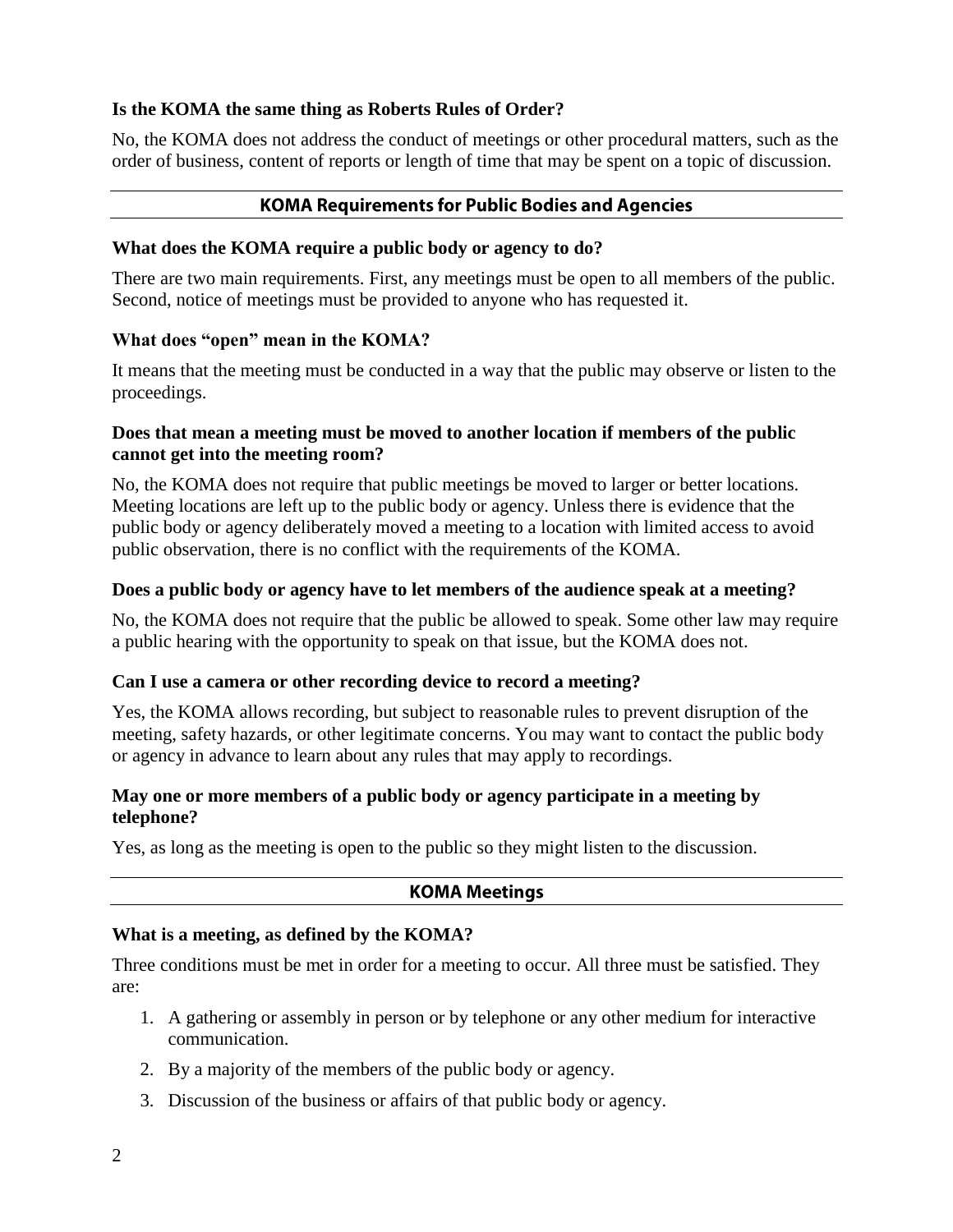# **How is "interactive communication" applied?**

The best way to determine if "interactive communication" has taken place is to think of it as twoway communication. For example, an email from one member of a public body to the rest of the body members is only one-way until there is a reply to all, and then it becomes a two-way communication that may violate the KOMA.

The two-way communication can be by any means, including using individuals as "gobetweens."

#### **What is a majority of the public body or agency?**

Majority is one more than one-half of the membership. When counting the number of members, vacant positions must be counted as well. For example, if a school board has seven members, but there are two vacancies, a majority remains four.

#### **Are there any topics that may be discussed by a majority outside of a meeting?**

The only topic that may be discussed by a majority outside of a meeting is to determine a mutually acceptable meeting time so notice of that meeting may be provided.

Discussion alone triggers the KOMA requirements, regardless of whether an agreement is reached or a survey of how members are going to vote takes place. None of those actions are permitted.

# **Can members avoid the KOMA requirements by discussing public body or agency business with less than a majority of the other members?**

Not really, as interactive communications in a series are forbidden by the KOMA. A violation will occur if all of the following conditions are met:

- Interactive communications collectively involve a majority of the public body or agency,
- A common topic is discussed concerning the business or affairs of the public body or agency, and
- There is intent by any or all of the participants to reach agreement upon a topic that requires binding action in an open meeting by the public body or agency.

#### **Can a majority of the members attend a meeting of another group?**

Yes, as long as they refrain from any discussions about the business of their public body or agency.

This limitation applies to all formal and informal gatherings, such as conferences, ribbon cuttings or social clubs.

#### **KOMA Notice Requirements**

#### **When does a public body or agency have to provide notice?**

Notice is required only when someone requests to receive notice of meetings. There is nothing in the KOMA that requires general notice, such as publishing the agenda in the newspaper or posting it on the agency website.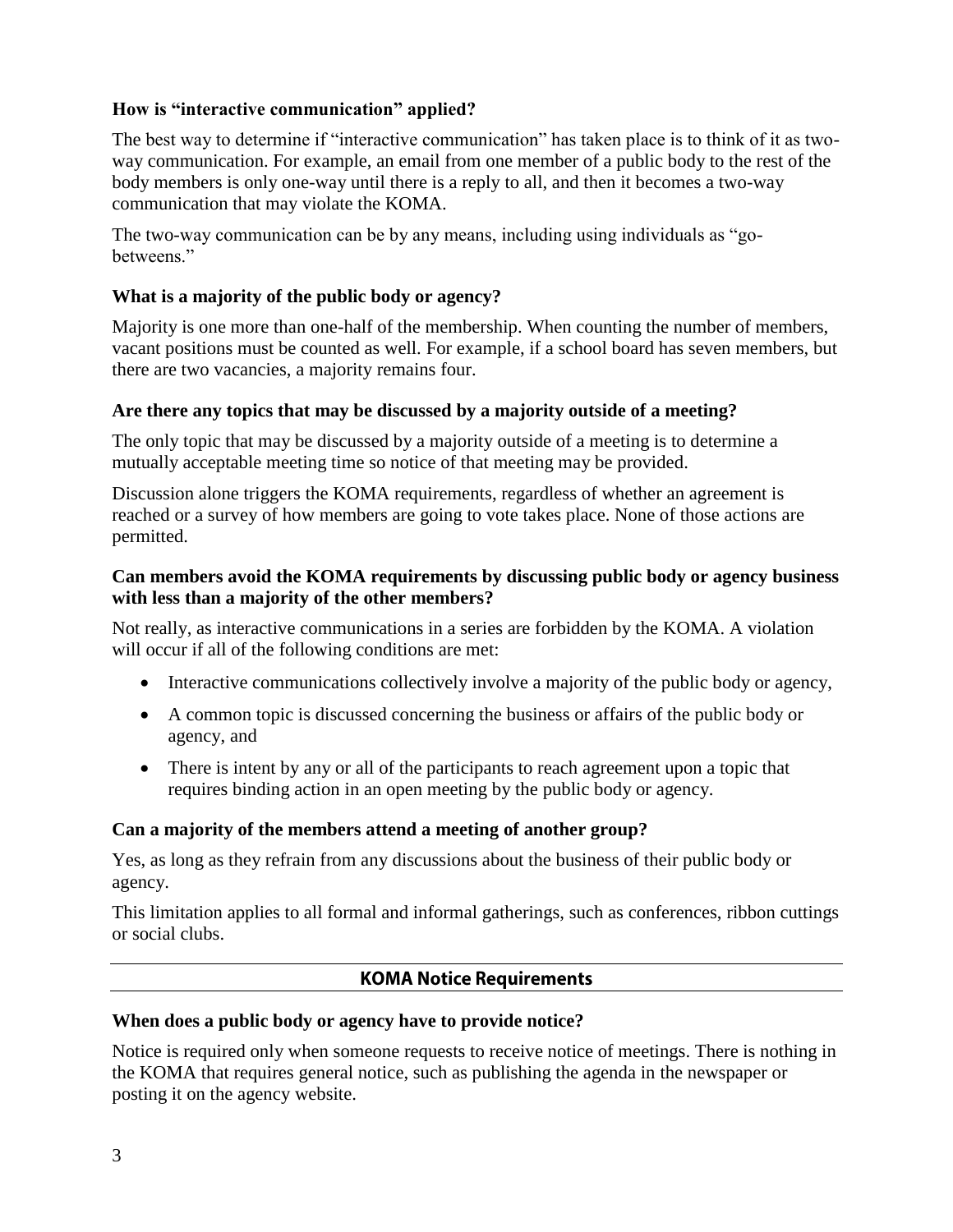# **How do I request notice?**

All you need to do is make a request to the appropriate public body or agency. Although not required, it is a good idea to make your request in writing and keep a copy.

# **What kind of notice should I expect?**

The KOMA does not specify the method of notice; it could be verbal or written. The notice must provide you with the time, place and date of the proposed meeting.

You may receive a single notice for all regular meetings of the public agency or body. You should still receive notice for any special meetings or changes in the time, place or date of regular meetings.

# **How long is my request effective?**

Your request is good for the fiscal year of the public body or agency. But, the public body or agency must contact you and ask if you wish to continue to receive notice before they discontinue providing it to you.

# **Is there a minimum time required to give notice?**

No, the KOMA only requires "reasonable" notice. In some situations, that could be very short. If you believe a public body or agency did not provide reasonable notice, discuss the situation with the public body or agency to learn when others, including the members, received notice of a meeting. If this does not resolve the matter, please see the Enforcement section of this guide.

# **Executive Sessions: Closing an Open Meeting**

# **What is an executive session?**

An executive session is when the public body is permitted to discuss certain subjects in private.

# **What are the procedures to enter into an executive session?**

An executive session may only take place once an open meeting is convened. A motion must be made to enter into executive session. That complete motion and the resulting vote must be entered into the minutes.

# **What must a motion to enter into an executive session say?**

There are three parts:

- 1. A statement describing the subject(s) to be discussed in executive session, without revealing confidential information.
- 2. The justification: a reference to one of the permitted topics for executive session contained in the KOMA.
- 3. The time and place at which the open meeting will resume.

# **If a public body does not include all three portions, is the executive session illegal?**

Probably not, as the courts have determined a technical violation occurs if there is an error in the motion, but the public body maintained the spirit of the KOMA.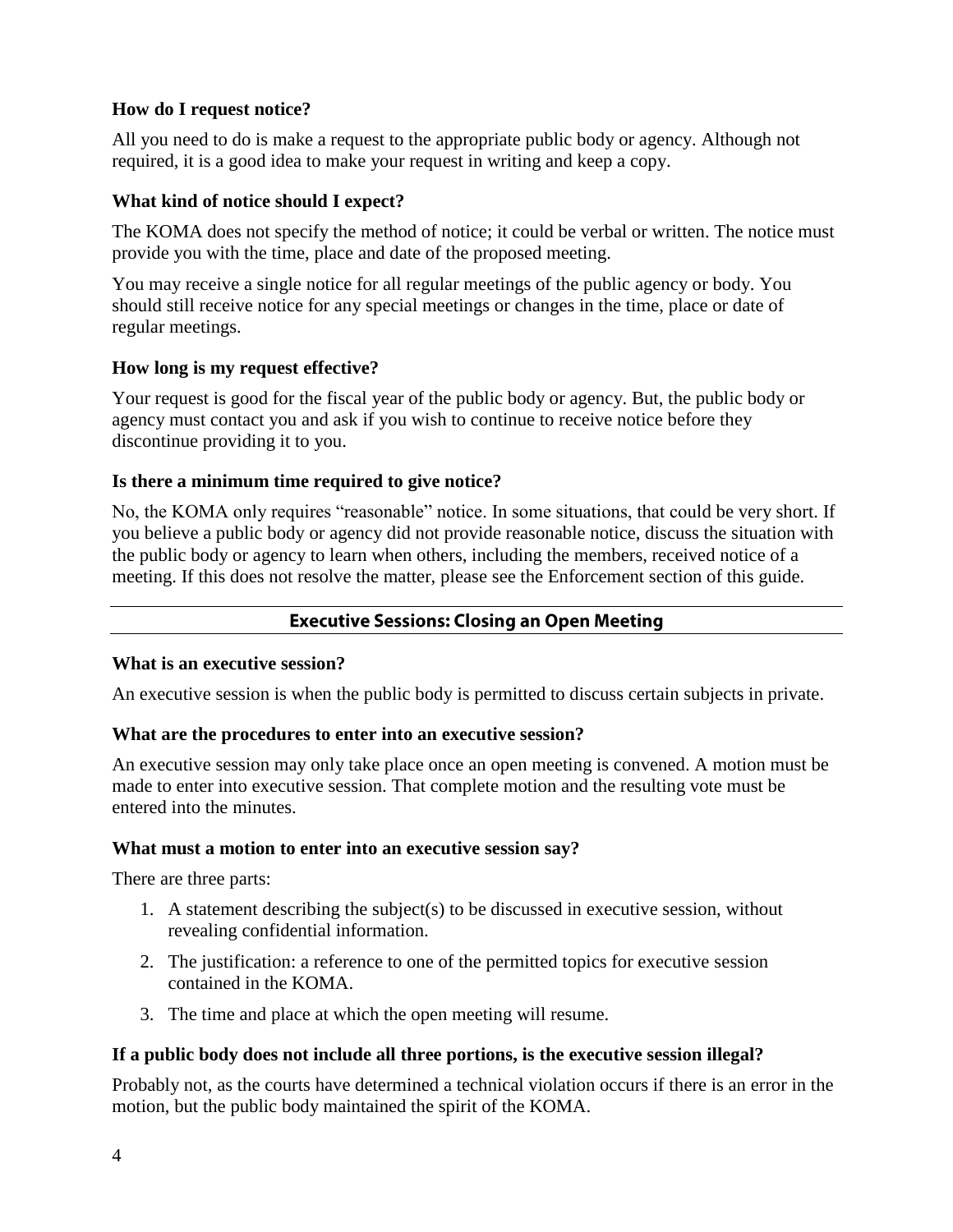# **Who may attend an executive session?**

Only the members of the public body holding the executive session have a right to attend. The public body may include others, if they believe their information is important.

# **Can the public body make a binding decision in executive session?**

No. Binding decisions must be made in an open meeting. The public body may reach a consensus during an executive session; however, binding action must occur during an open meeting.

#### **What topics may be discussed in executive session?**

The KOMA permits several topics including these most common topics:

- To discuss personnel matters relating to non-elected personnel
- Consultation with an attorney for the public body or agency which would be deemed privileged in the attorney-client relationship
- To discuss employee-employer negotiations
- To discuss data relating to the financial affairs or trade secrets of corporations, partnerships, trusts, and individual proprietorships
- To discuss matters relating to action affecting a person as a student, patient or resident of a public institution
- For preliminary discussion of acquisition of real property
- To discuss matters relating to security measures that protect specific systems, facilities or equipment including persons and private property if related to the agency.

#### **What is permitted under the nonelected personnel matters subject?**

The public body may only discuss its own individual employees and applicants for employment. They are not permitted to discuss elected officials, independent contractors, candidates for appointment to other boards or commissions or general concerns affecting all employees, such as a proposed pay plan.

#### **What is permitted under the attorney consultation subject?**

The public body's attorney must attend the executive session, even by speaker phone, to provide legal advice to the body.

Non public body or agency personnel may only attend if they are considered part of the client organization, such as consulting engineers.

#### **What is permitted under the employee and employer negotiation subject?**

Only discussion about negotiations with recognized bargaining units, not general employee matters.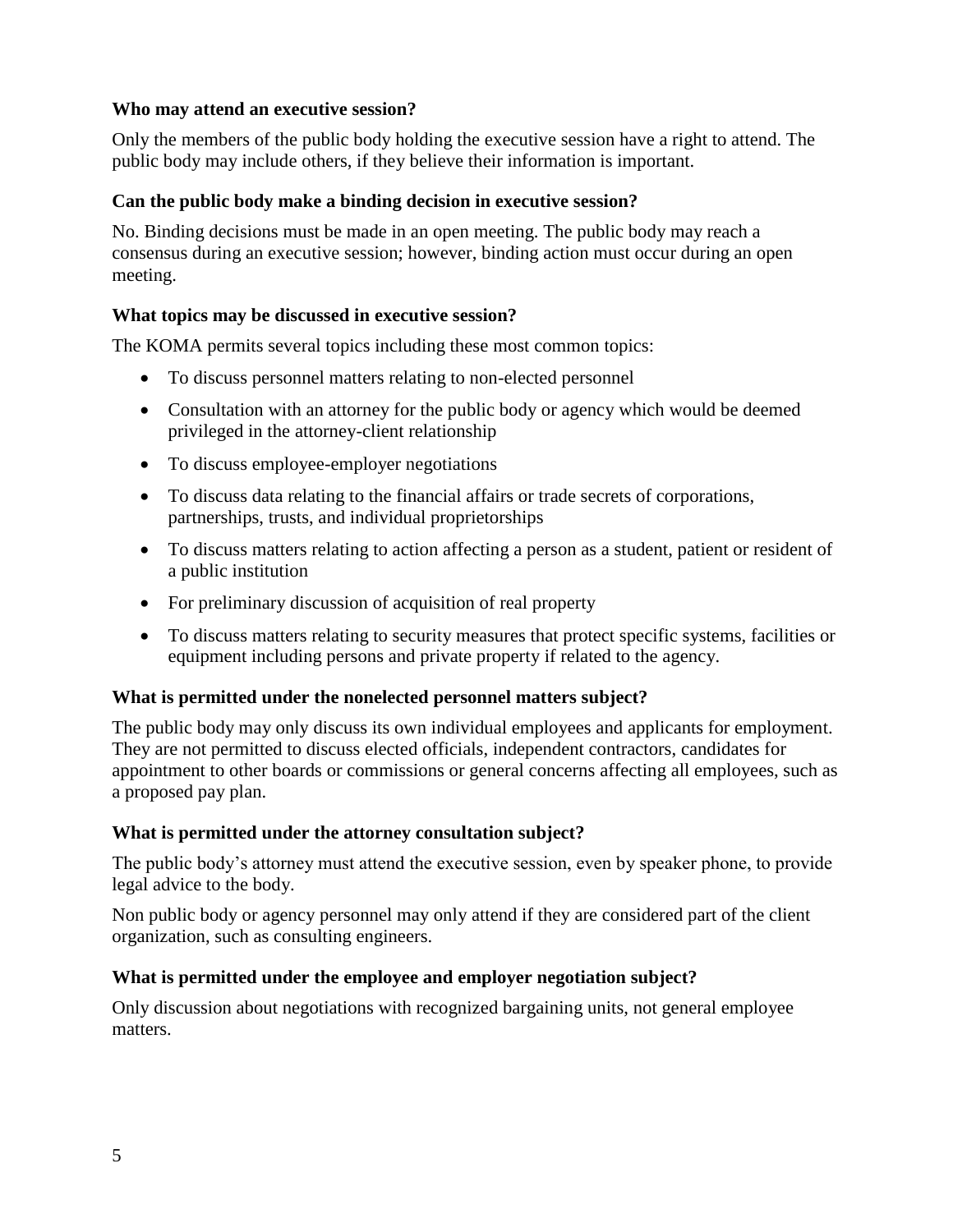# **What is permitted under the financial and trade secret subject?**

Financial information of a private business or any trade secrets they may need to disclose to a public body or agency. General discussion of tax incentives is not permitted.

#### **What is permitted under the student, patient or resident of a state institution subject?**

The public body may discuss any matter that may have an impact on the individual's status as a student, patient or resident of a state institution, either in a positive or negative way. The individual may request that any hearing be conducted in an open meeting.

#### **What is permitted under the property acquisition subject?**

The public body may only discuss purchasing, not selling, real property. Real property is land with or without structures. A discussion of purchasing equipment or software is not permitted here.

#### **What is permitted under the security subject?**

The public body may review security measures for all of the facilities and operations under their control.

# **Enforcement of the KOMA**

# **What should I do if I think there has been a KOMA violation?**

The KOMA can be enforced by anyone – private citizens, the county or district attorney, or the Attorney General. You have three options if you think there has been a KOMA violation.

- 1. You may file your own case in district court against the members of the public body or agency.
- 2. You may file a complaint with the county or district attorney.
- 3. You may file a complaint with the Office of the Attorney General. If you decide to file a complaint with the attorney general's office, you must use the complaint form available online at *www.ag.ks.gov*.

#### **What if I disagree with the findings of the county or district attorney?**

You may file your own case in district court against the members of the public body or agency. The Attorney General will not review the findings of a county or district attorney. That is the role of the courts.

#### **What happens if a violation is found?**

That depends upon the situation. If we find that a violation has occurred, depending upon the severity, the typical resolution is to enter into a settlement agreement such as a consent order. We are seeking compliance with the KOMA and assuring that future violations do not occur.

If the circumstances show a pattern of willful disregard of the KOMA rules, we may impose a finding of violation on the public body or agency, or take the individuals responsible to court.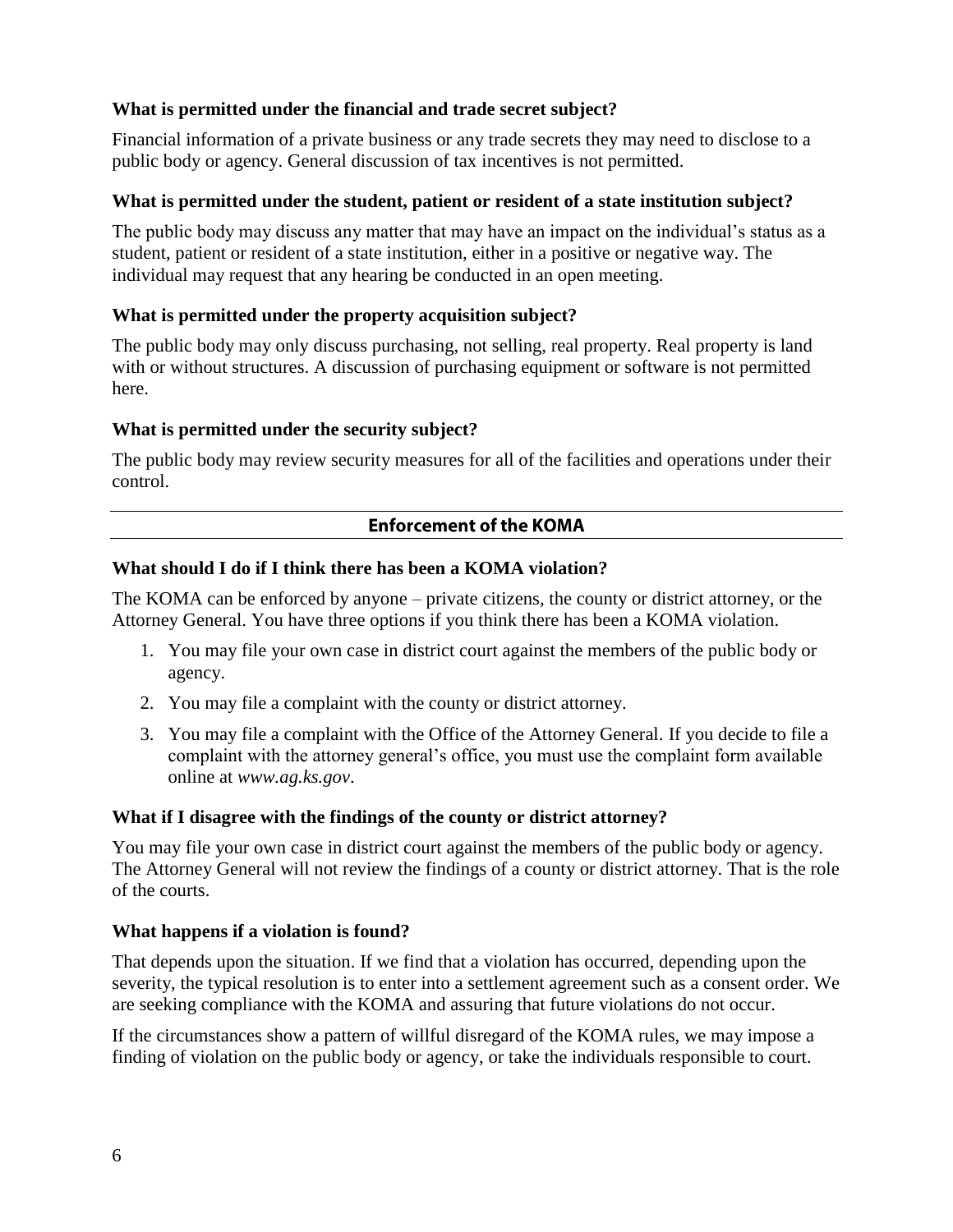# **What can the Attorney General do to a violator?**

The Attorney General may fine individual members of the public body or agency up to \$500 for each violation, require completion of Attorney General approved training, order the public body or agency to cease and desist from violating the KOMA, require future compliance with the KOMA, and require submission of proof of compliance. A violation of the KOMA may subject the individual to removal from office by ouster or recall.

#### **What can a court do to a violator?**

A court may fine individual members of the public body or agency up to \$500, require completion of Attorney General approved training, order the public body or agency to cease and desist from violating the KOMA, reverse any actions that were taken illegally, and potentially subject the individual to removal from office by recall or ouster.

The court shall award attorney fees and costs to private parties if they bring the action, and the public agency did not act in good faith and with a reasonable basis in law.

The KOMA is a civil statute, not criminal, so the violator will not be sent to jail under the KOMA.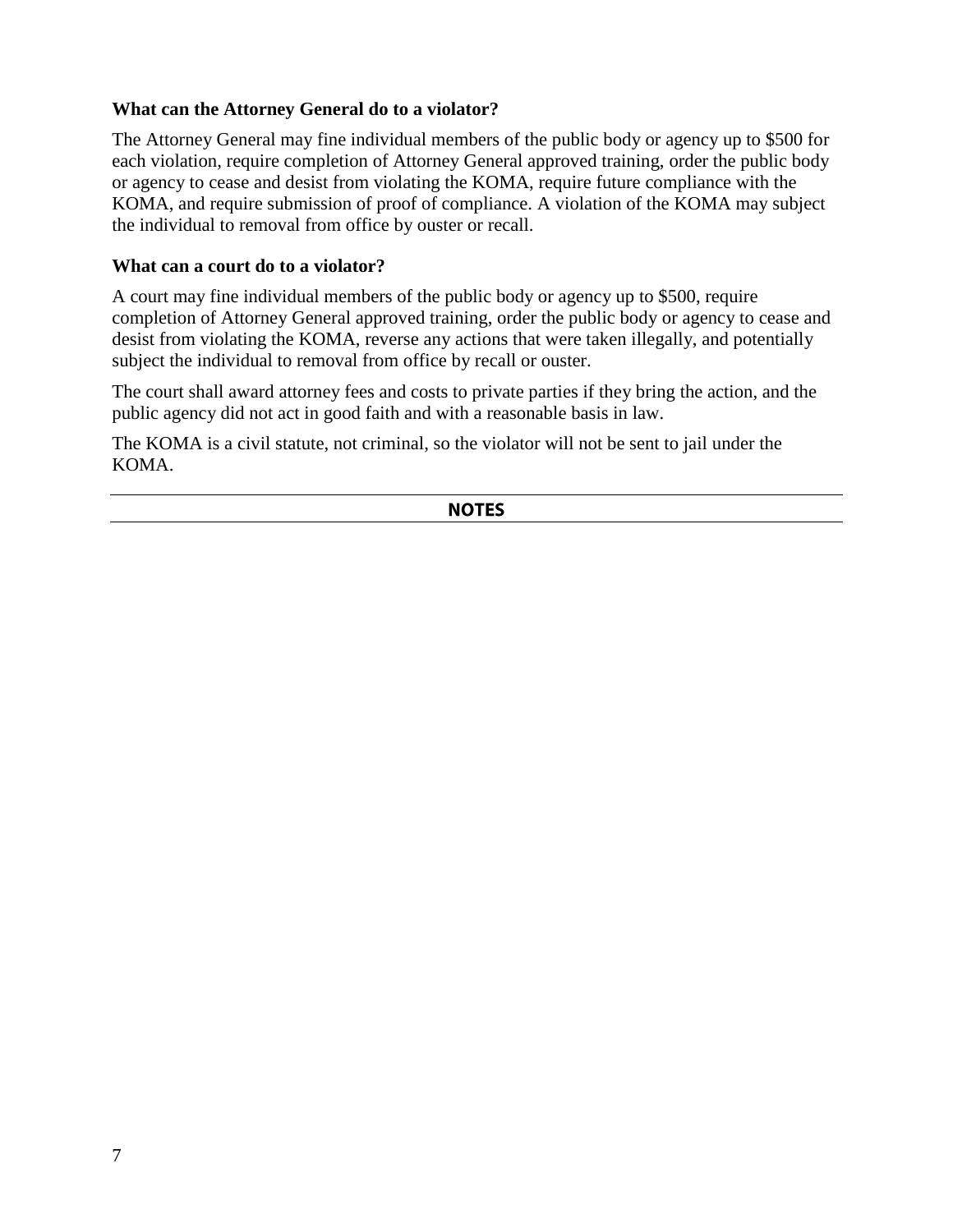# **Understanding the Kansas Open Records Act (KORA)**

# The Purpose and Scope of the KORA

# **What is the purpose of the KORA?**

The KORA is a law that permits the public to review or get copies of public records. There are two parts of the law. One part governs the procedure that public agencies must follow when someone requests a public record. The other part categorizes public records and, under certain circumstances, permits an agency to withhold public records.

#### **What are public records?**

Public records are records made, maintained, kept by or possessed by a public agency, or any officer or employee of a public agency pursuant to the officer's or employee's official duties, regardless of location, which are related to the functions, activities, programs or operations of any public agency. They may be in any form, including electronic storage and emails. The content of records varies widely; some track the routine activities of government while others contain personal information about citizens and businesses.

#### **Why would a public agency have personal information about citizens and businesses?**

Public agencies have regulatory responsibilities that require gathering personal information. Common examples include tax returns, driver's licenses and automobile registration. Many professions are licensed, such as doctors, dentists, cosmetologists, attorneys and accountants to name a few. Personal information is collected as a part of the initial licensing, but also in case of complaints and investigations.

# **What types of groups are subject to the KORA?**

The KORA applies to State of Kansas agencies and all of the political and taxing subdivisions in Kansas. There are approximately 4,000 groups and organizations that fall into this category. The KORA may also apply to other organizations if they were created or controlled by a public agency or act on behalf of a public agency.

# **How do you know if a group is going to be subject to the KORA?**

That is determined by looking at all of the facts surrounding the creation and operation of the group. We also look at what services are provided by a group. If a group is providing a governmental service, it is more likely they will be subject to the KORA.

The KORA does not apply to the records of private citizens or groups such as church groups, private clubs, private corporations or businesses or any other associations.

# **Does the KORA apply to court records?**

Generally, yes, however the KORA permits the judicial branch to make its own rules for reviewing or obtaining records. Those rules are posted on the Kansas Supreme Court website and at the district courts throughout the state. The KORA does not apply to records made, maintained or kept by individual judges.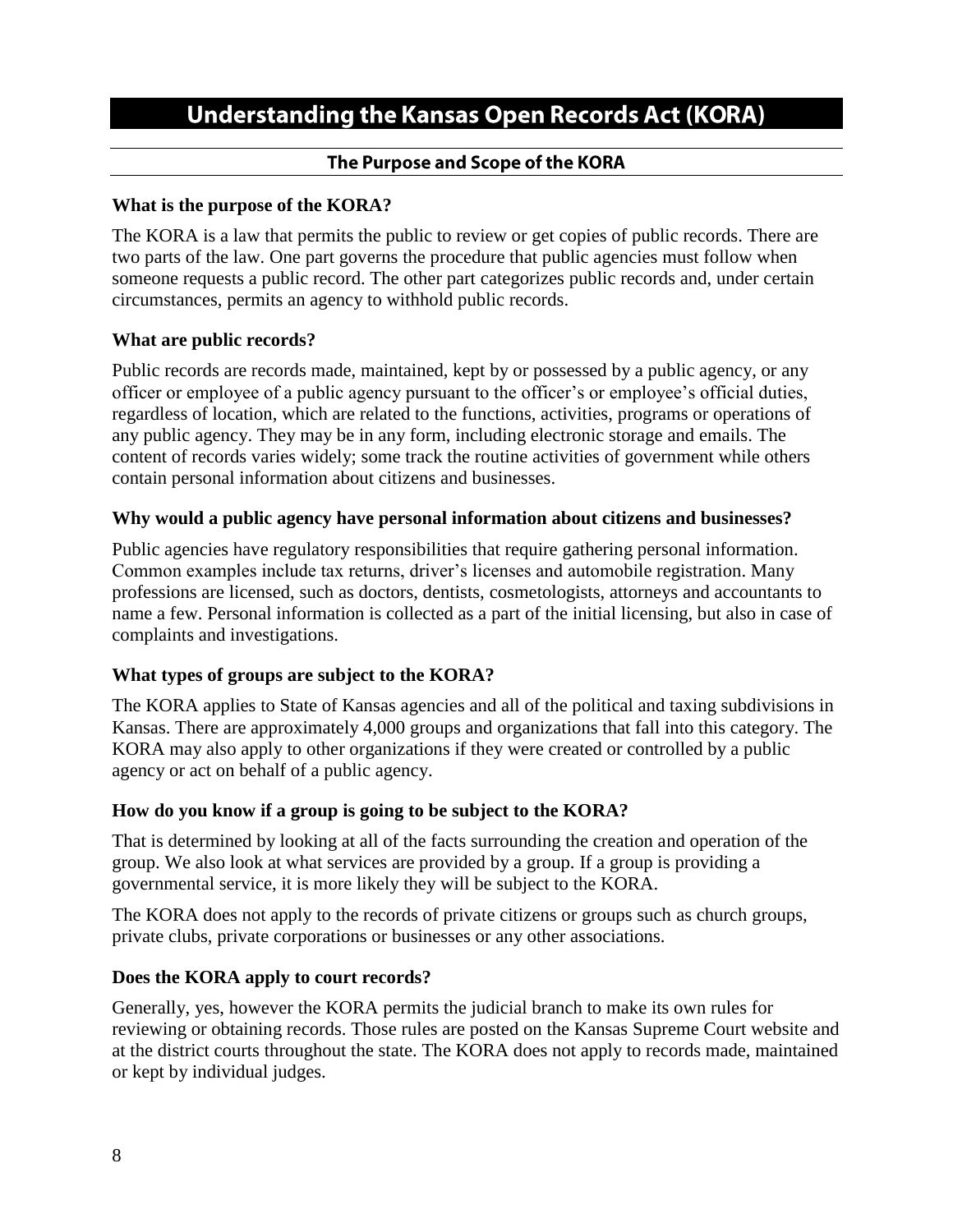#### **Is the KORA the same as the Freedom of Information Act (FOIA)?**

No, the FOIA is the federal law that applies to records of the federal government. The FOIA and the KORA are different laws that have similar provisions, but are not exactly the same.

# **Procedures for Obtaining Copies of Public Records**

#### **How do I request a record?**

The best place to begin is with either the public agency's designated record custodian or Freedom of Information Officer. One staff member may fill both roles. In either case, they will assist you with your request.

#### **Do I have to put my request in writing?**

A public agency may require you to do that, but not on any particular form. The reason for this requirement is so both you and the public agency are clear on what records you are seeking.

#### **Who can request a record?**

Anyone. There is no requirement that the person making the request have any special relationship to the record. There is no special status for any person making a record request, even if the record is about them.

#### **What may the public agency ask of me when I request records?**

The public agency may ask you for your name and address. It is optional, but the agency may ask you for some form of proof of your identity.

#### **Do I have to go in person to the place where the records are kept to make my request?**

No, you may make your request from anywhere. Many record transactions are handled through the mail or even online.

#### **What do I do if the public agency that has the records doesn't have any full-time staff or regular business offices?**

The KORA permits very small public agencies that do not have regular office hours to establish reasonable hours when you can inspect or copy records, but the agency may require 24 hour notice. All of the other requirements for access remain the same.

# **May I take a public record and have it copied elsewhere?**

Not without the record custodian's written permission. If copies cannot be made where the records are kept, the custodian will make arrangements to have a copy made. Public record custodians are required to keep original documents safe, so they will be available for any person who might request that record.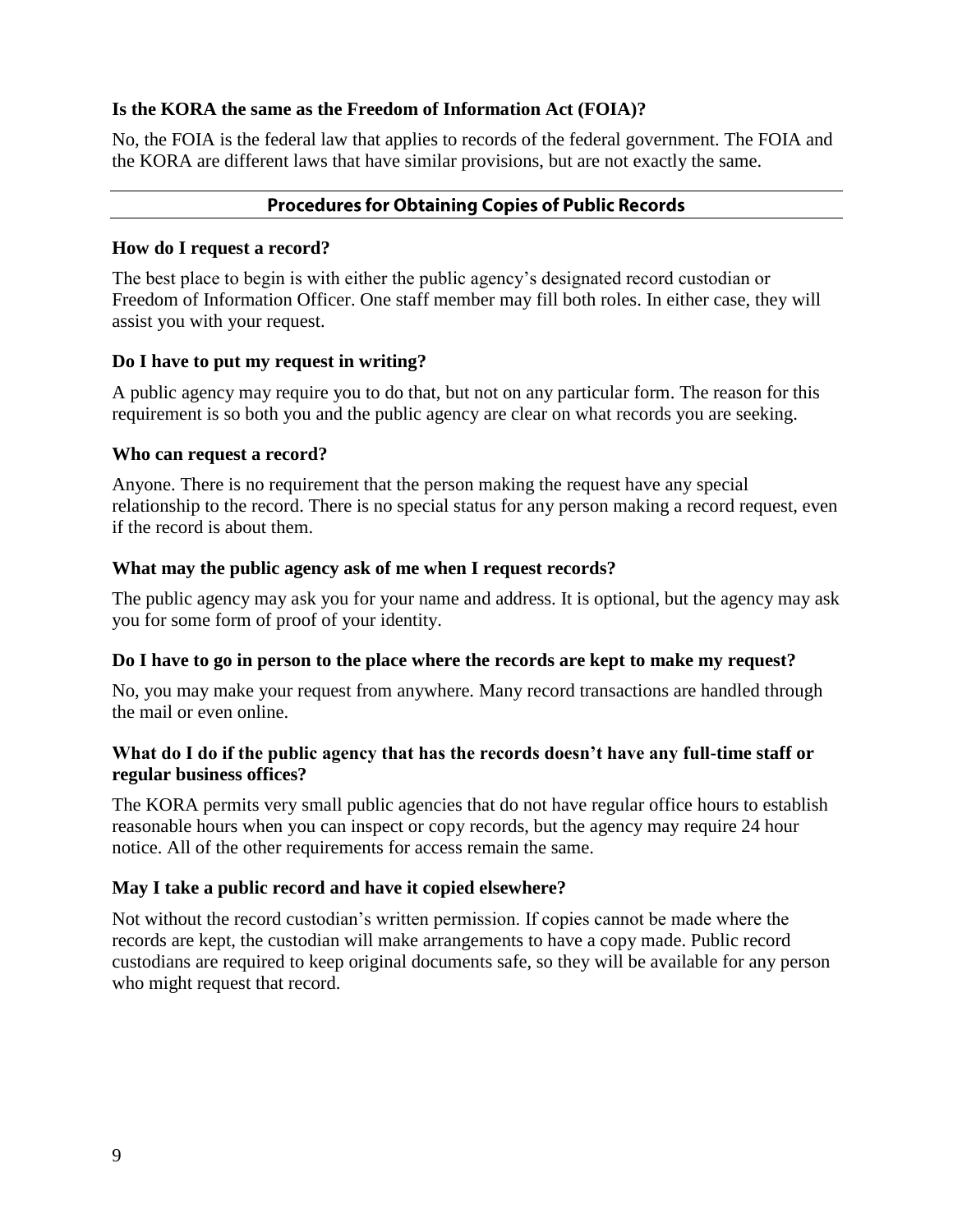# **Responding to Record Requests**

#### **When can I expect to receive the records?**

It depends upon the availability of the records. Some records may be provided at the time they are requested, others may have to be gathered and reviewed before releasing them.

# **What is the "three day" requirement?**

A public agency must act upon your request as soon as possible, but not more than three business days later, beginning the day after the request was received.

# **Does this mean I will get the records in three days?**

No, the public agency must communicate with you within those three days. The public agency may provide the records, or explain that they do not have the records you want, or may inform you that the search or review is underway and will be completed as soon as possible.

# **Is there a deadline when the records must be given to me?**

No, each request and record is unique, although if there is a delay, the record custodian should provide a time estimate to you. Some records may need to be gathered from remote locations. Other records that contain closed portions must be reviewed and appropriately redacted or blacked out.

# **Does the KORA require that a public agency answer my questions?**

No, the KORA only applies to records as they exist at the time you ask for them. If you are asking for information, analysis or an explanation about a policy, you might get them, but not under the rules of the KORA. The KORA does not require an agency to do research for you or provide written answers to your questions.

# **May I request records that will be created in the future?**

No, records not yet in existence are not subject to the KORA. Even though many records are routinely created, such as meeting minutes and monthly financial reports, your request must be made after the records are created and available.

# **KORA and Fees**

# **May a public agency charge fees for accessing or copying records?**

Yes, the KORA permits public agencies to recover their actual costs for gathering and copying records.

# **What kinds of fees are allowed?**

The agency may only charge the direct cost for staff time to gather, review, photocopy and send the records to you. The agency may not charge for overhead or indirect costs.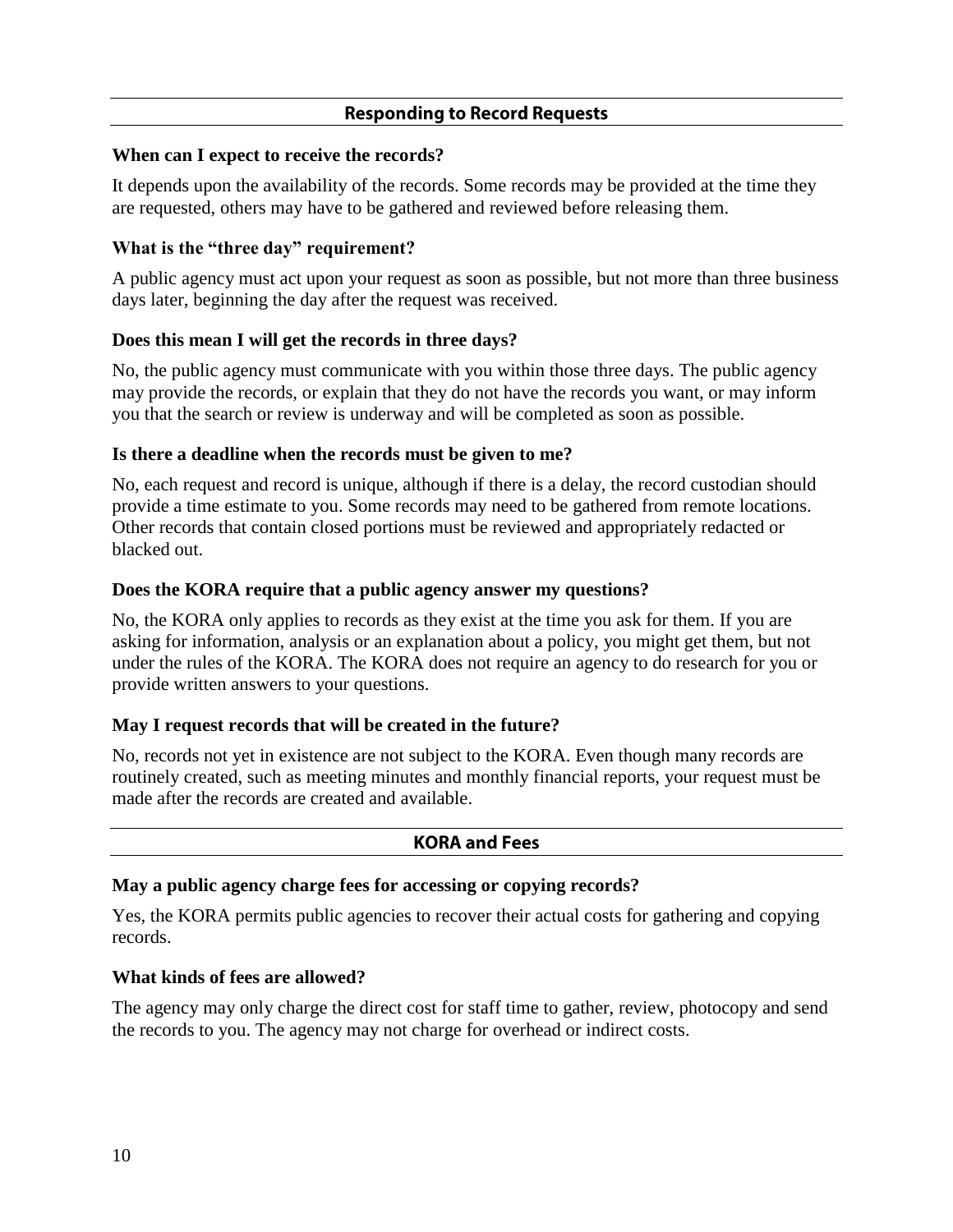# **Is there a standard fee schedule that all public agencies must use?**

No, the KORA permits each public agency to establish their fees. However, they must represent their best estimate for actual costs.

#### **May a public agency collect fees in advance?**

Yes, the KORA allows public agencies to collect estimated fees in advance. If the actual cost is less, you will be refunded the difference. If it is more, the agency may bill you for the additional costs.

#### **What can I do if I believe the fees are unreasonable?**

If the records are from an executive branch state agency under the jurisdiction of the governor, there is an appeal process through the Secretary of Administration. If the records are from another public agency, you may complain to the county or district attorney or the attorney general. If the public agency can justify the fees and the fees are based upon actual costs, then the fees are reasonable.

# **Prohibited Uses of Public Records**

**May I use a public record that contains names and/or addresses on it, so I can contact the people on the list to offer goods or services for sale?**

No, the KORA prohibits using lists of names and addresses as a marketing tool except in very limited cases, such as professional organizations that offer educational opportunities for licensed individuals.

#### **If I request a public record that contains names and addresses on it, do I have to sign a special form?**

Yes, the KORA permits the public agency to require that you certify that you will not use the names and addresses for any prohibited purposes. If you do not sign the form, the public agency does not have to provide you the records.

# **Record Content and Accessibility**

#### **Is there a general rule about public records being open?**

Yes, unless a record is specifically closed by law, all public records are open for inspection and any person may view them to make their own notes or ask for copies from the public agency.

#### **How will I know if a record is closed by law?**

Ask for a copy of the record you would like to see. If it is closed, the record custodian will tell you and provide you the appropriate source of the law that closes the record.

#### **Who decides that records are closed?**

The legislature reviews and approves all the laws that close records. They have adopted general policies for closing public records. They are:

The public record is of a sensitive or personal nature concerning individuals.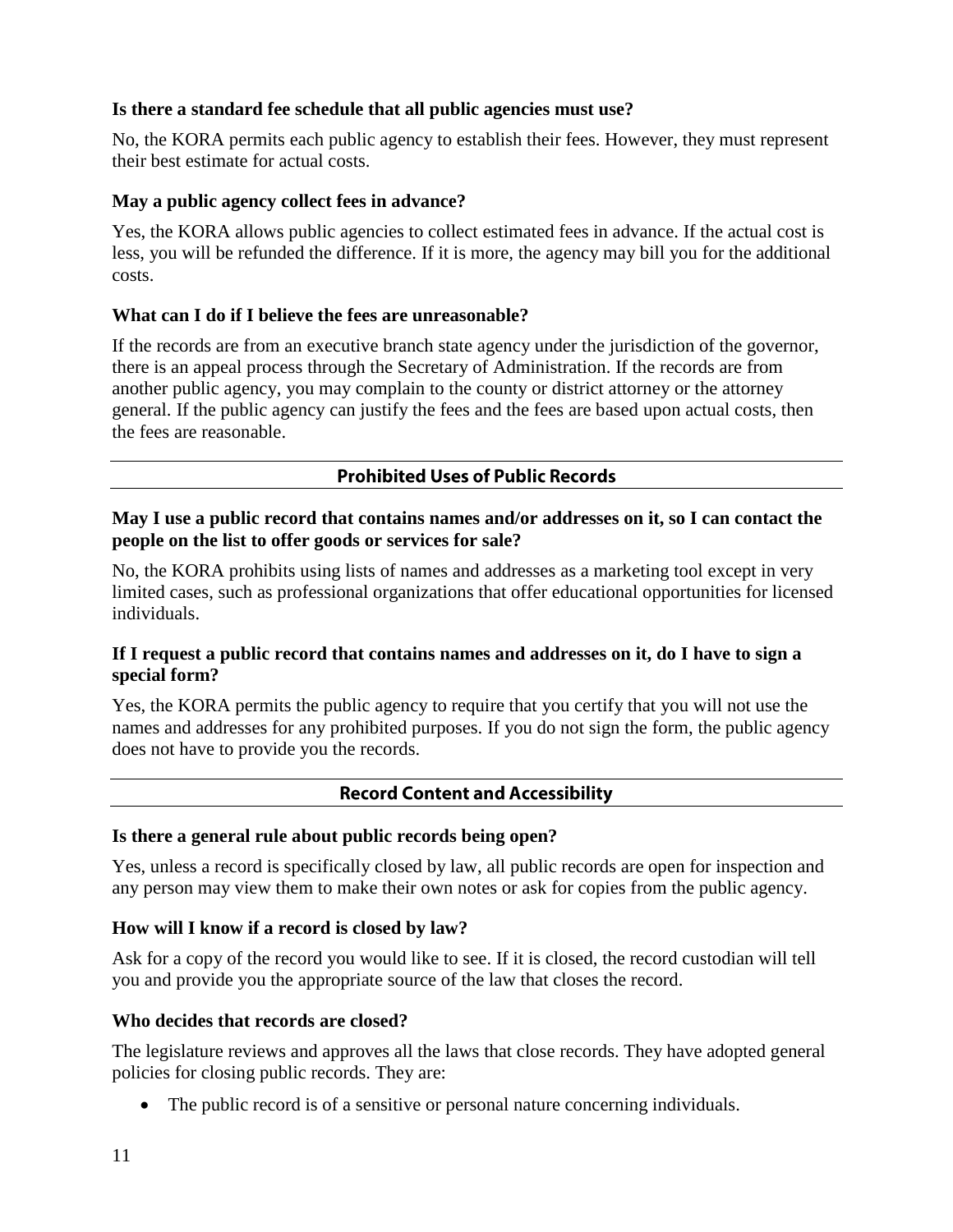- The confidentiality of the public record is necessary for the effective and efficient administration of a governmental program.
- The public record affects confidential information.

# **How many records are closed?**

There are more than 300 specific records closed by Kansas law. Many other records are closed by federal law. Many of the records that may be closed contain information that individuals and businesses are required to provide to the government, such as tax returns, reports of infectious diseases or private financial information. Federal laws close individual medical records and driver's license information.

# **Does the record custodian have any authority to release these records?**

In some limited cases, yes. The law that closes a record may contain conditions that temporarily close a record or grant the record custodian the discretion to release a record.

For example, sealed bids are closed, but only until the bid contract is awarded, then the records are open. Another example is when the record custodian must use his or her judgment about whether a record contains information of a personal nature and disclosing the information would be an unwarranted invasion of personal privacy.

# **Enforcement of the KORA**

# **What should I do if I think there has been a KORA violation?**

The KORA can be enforced by anyone – private citizens, the county or district attorney, or the Attorney General. You have three options if you think there has been a KORA violation.

- 1. You may file your own case in district court against the public agency.
- 2. You may file a complaint with the county or district attorney.
- 3. You may file a complaint with the Office of the Attorney General. If you decide to file a complaint with the attorney general's office, you must use the complaint form available online at *www.ag.ks.gov*.

# **What if I disagree with the county or district attorney's conclusions?**

You may file your own case in district court against the public agency. The Attorney General will not review the decisions of a county or district attorney. That is the role of the courts.

# **What happens if a violation is found?**

That depends upon the situation. If we find that a violation has occurred, depending upon the severity, the typical resolution is to enter into a settlement agreement such as a consent order. We are seeking compliance with the KORA and assuring that future violations do not occur.

If the circumstances show a pattern of willful disregard of the KORA rules, we may impose a finding of violation on the public body or agency, or take the individuals responsible to court.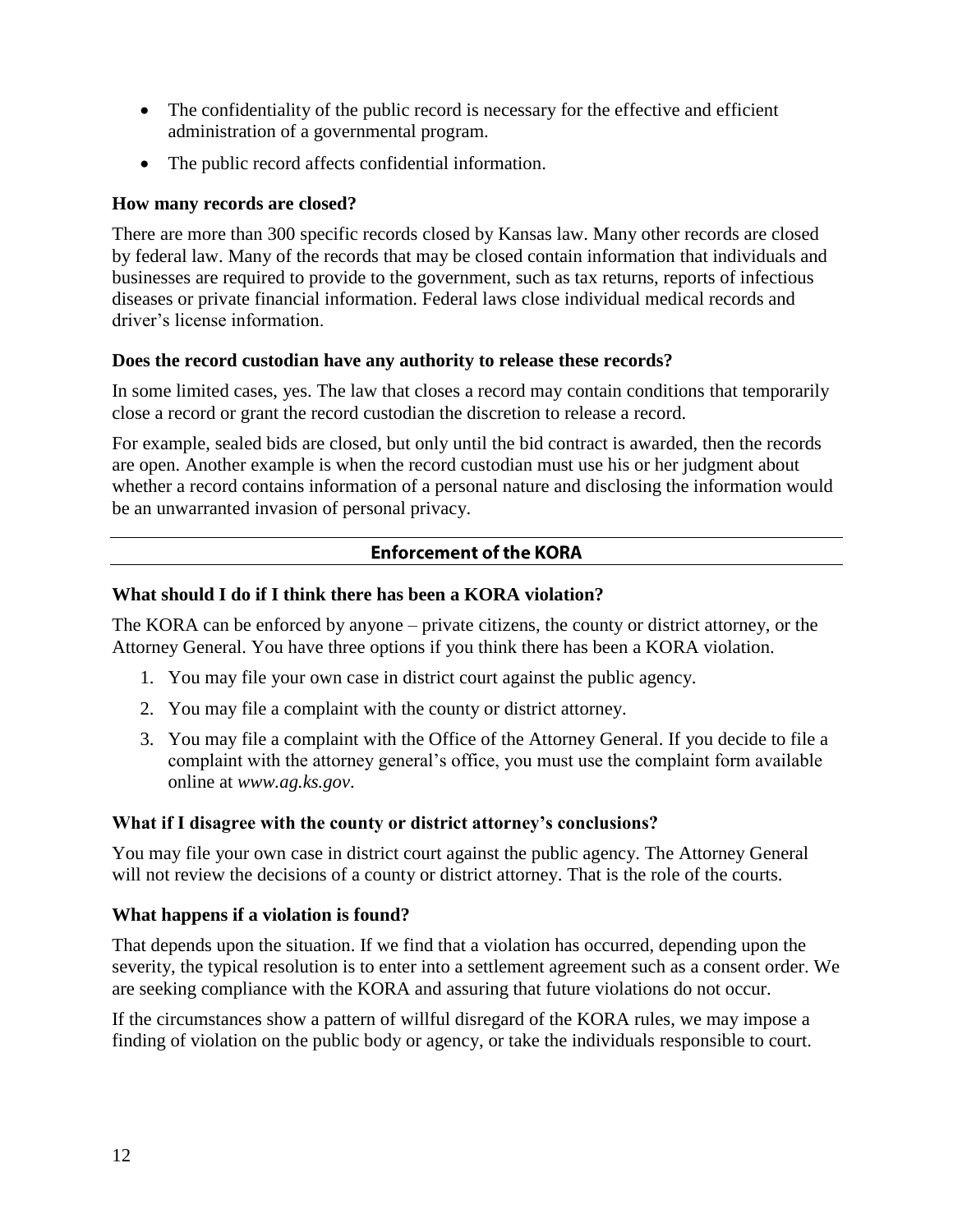# **What can the Attorney General do to a public agency if they violate the KORA?**

The Attorney General may fine the public agency up to \$500 for each violation, require completion of Attorney General approved training, order the public agency to cease and desist from violating the KORA, require future compliance with the KORA, and require submission of proof of compliance.

#### **What can a court do to a public agency if they violated the KORA?**

The KORA provides that a district court in the county where the record is kept may look at disputed records in private and make a decision about what may be released.

The court may order that the documents be produced for you. If the public agency did not have a good faith reason to withhold the records, the court may fine the agency up to \$500 if the action is brought by the county or district attorney or Attorney General.

The court shall award attorney fees and costs to private parties if they bring the action, and the public agency did not act in good faith and with a reasonable basis in law.

KORA is not a criminal statute, so there is no possibility of anyone going to jail for violating KORA.

|--|